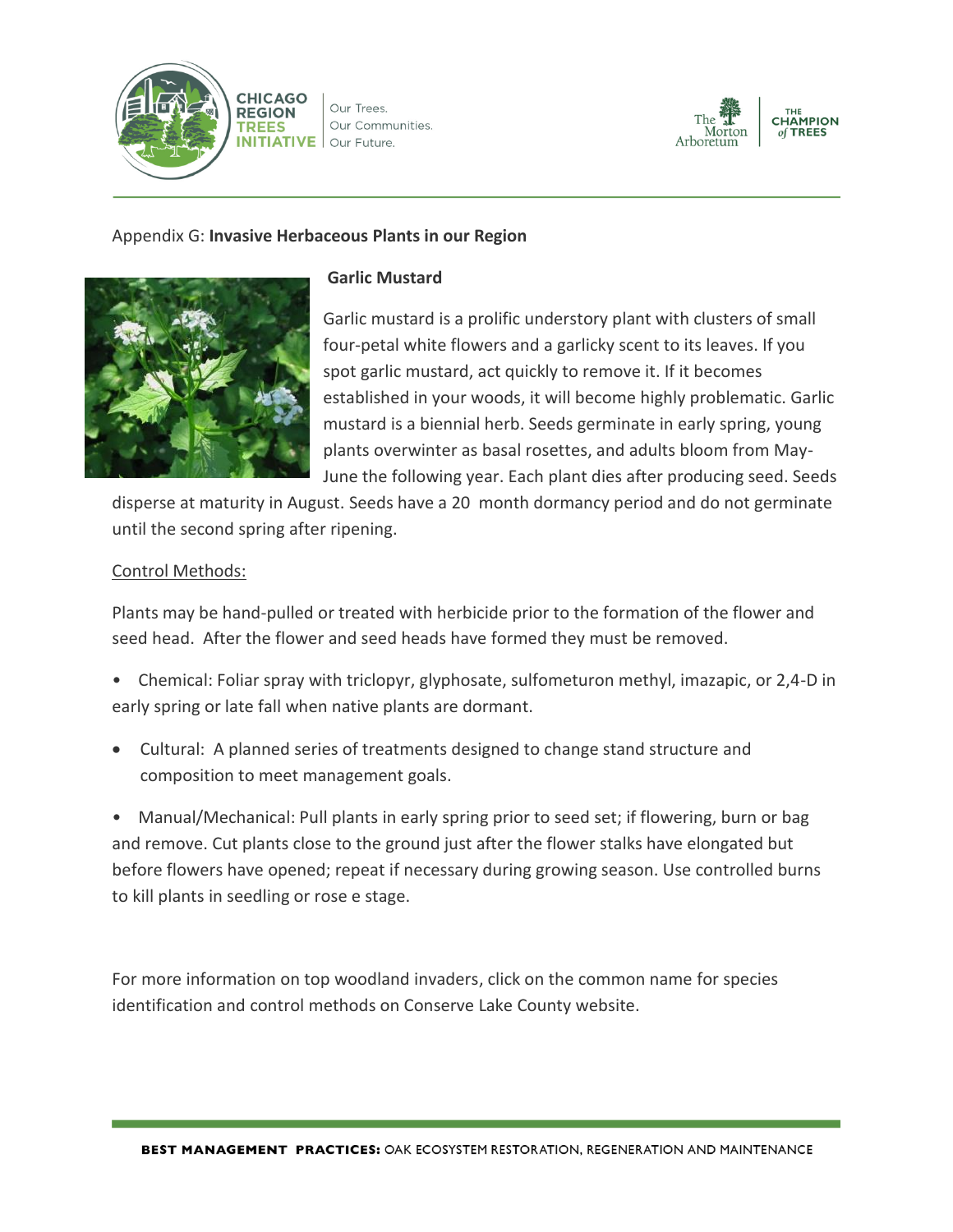



| <b>Common Name</b>       | <b>Scientific Name</b> |
|--------------------------|------------------------|
| Barberry, Japanese       | Berberis thunbergii    |
| Bittersweet, oriental    | Celastrus orbiculatus  |
| <b>Buckthorn, common</b> | Rhamnus cathartica     |
| <b>Buckthorn, glossy</b> | Frangula alnus         |
| <b>Burning bush</b>      | Euonymus alatus        |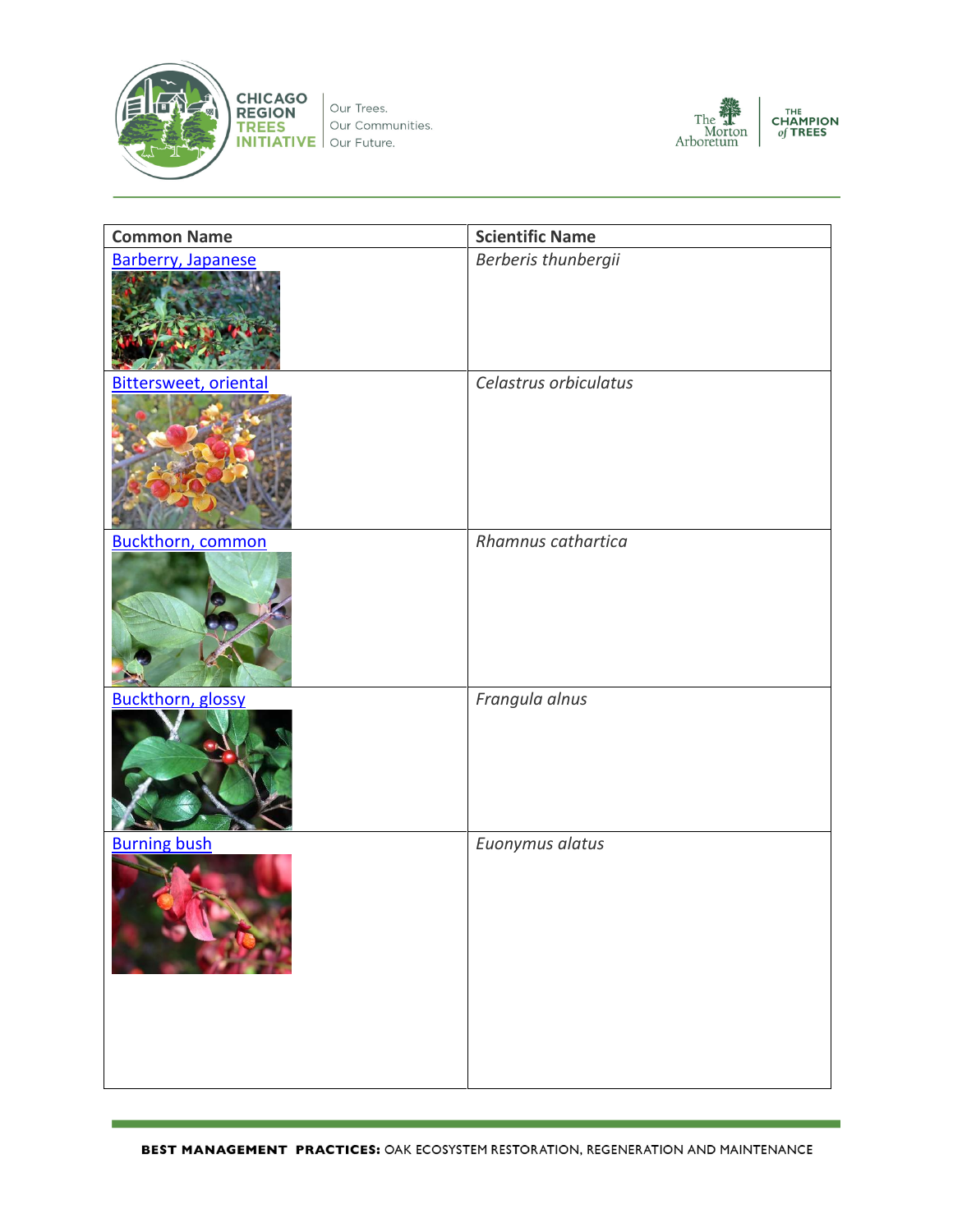

**CHICAGO**<br> **REGION**<br> **TREES** Our Commu<br> **INITIATIVE** Our Future. Our Communities.



| Canada thistle          | Cirsium arvense    |
|-------------------------|--------------------|
|                         |                    |
| Crown vetch             | Securigera varia   |
|                         |                    |
| Garlic mustard          | Alliaria petiolata |
|                         |                    |
| Hedge parsley, field    | Torilis arvensis   |
|                         |                    |
| Hedge parsley, Japanese | Torilis japonica   |
|                         |                    |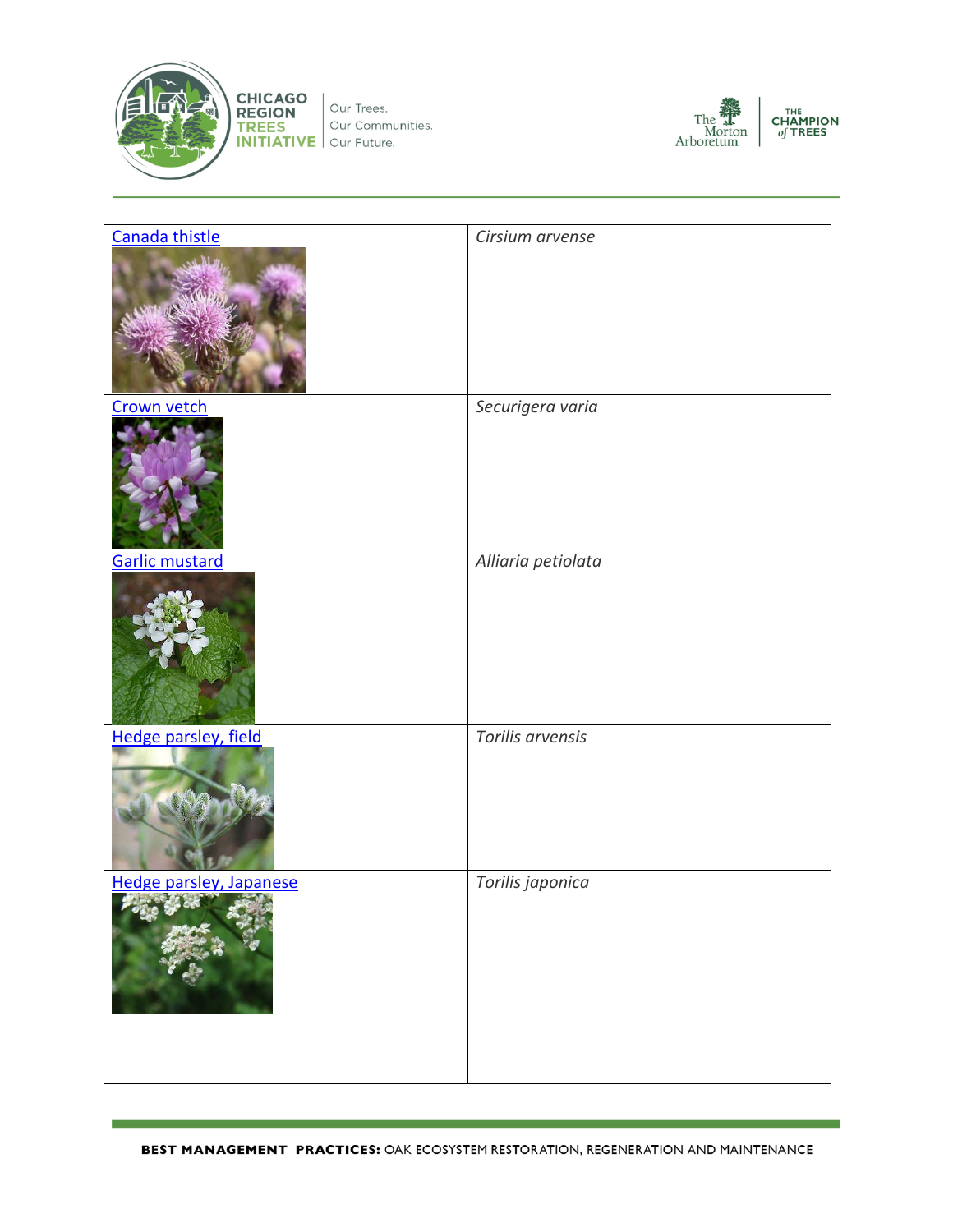

**CHICAGO**<br> **REGION**<br> **TREES** Our Commu<br> **INITIATIVE** Our Future. Our Communities.



| Honeysuckle, Asian bush          | Lonicera maackii, L. morrowii, L. tatarica and<br>L. x bella |
|----------------------------------|--------------------------------------------------------------|
| Honeysuckle, Japanese            | Lonicera japonica                                            |
| Japanese Knotweed                | Poygonum cuspidatum                                          |
| <b>Moneywort/ Creeping Jenny</b> | Lysimachia nummularia                                        |
| Multiflora rose                  | Rosa multiflora                                              |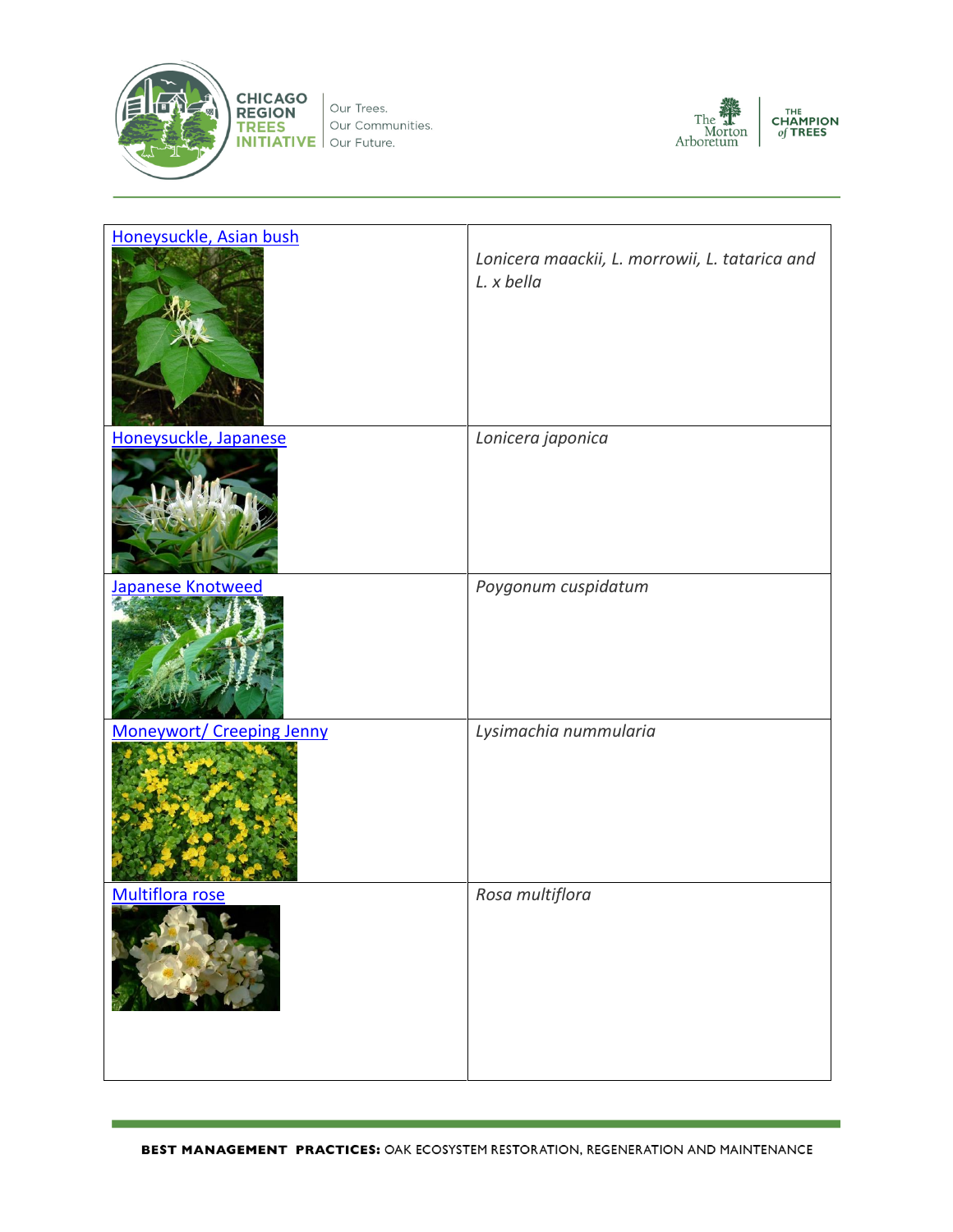



| Reed canary grass   |                       |
|---------------------|-----------------------|
|                     | Phalaris arundinacea  |
| Sweetclover, white  | Melilotus alba        |
| Sweetclover, yellow | Melilotus officinalis |
| Teasel, common      | Dipsacus fullonum     |
| Teasel, cut-leaved  | Dipsacus laciniatus   |